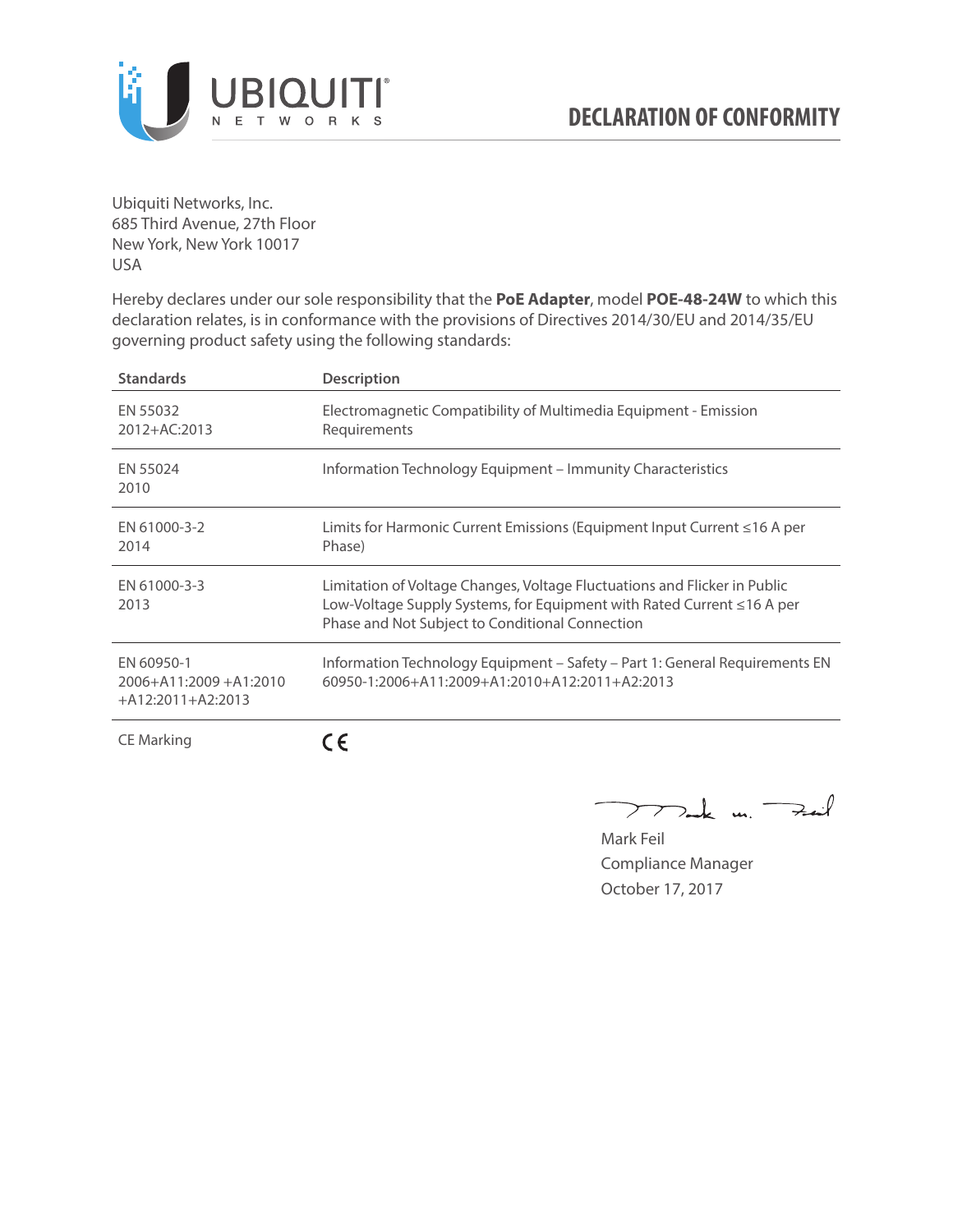

# **български** [Bulgarian]

С настоящото UBIQUITI NETWORKS декларира, че това устройство POE-48-24W е в съответствие със съществените изисквания и други приложими разпоредби на Директиви 2014/30/ЕС, 2014/35/ЕС.

## **Hrvatski** [Croatian]

UBIQUITI NETWORKS ovim putem izjavljuje da je ovaj uređaj POE-48-24W sukladan osnovnim zahtjevima i ostalim bitnim odredbama Direktiva 2014/30/EU, 2014/35/EU.

# **Čeština** [Czech]

UBIQUITI NETWORKS tímto prohlašuje, že toto POE-48-24W zařízení, je ve shodě se základními požadavky a dalšími příslušnými ustanoveními směrnic 2014/30/EU, 2014/35/EU.

## **Dansk** [Danish]

Hermed, UBIQUITI NETWORKS, erklærer at denne POE-48-24W enhed, er i overensstemmelse med de væsentlige krav og øvrige relevante krav i direktiver 2014/30/EU, 2014/35/EU.

## **Nederlands** [Dutch]

Hierbij verklaart UBIQUITI NETWORKS, dat deze POE-48-24W apparaat, in overeenstemming is met de essentiële eisen en de andere relevante bepalingen van richtlijnen 2014/30/EU, 2014/35/EU.

## **English**

Hereby, UBIQUITI NETWORKS, declares that this POE-48-24W device, is in compliance with the essential requirements and other relevant provisions of Directives 2014/30/EU, 2014/35/EU.

## **Eesti keel** [Estonian]

Käesolevaga UBIQUITI NETWORKS kinnitab, et antud POE-48-24W seade, on vastavus olulistele nõuetele ja teistele asjakohastele sätetele direktiivide 2014/30/EL, 2014/35/EL.

### **Suomi** [Finnish]

Täten UBIQUITI NETWORKS vakuuttaa, että tämä POE-48-24W laite, on yhdenmukainen olennaisten vaatimusten ja muiden sitä koskevien direktiivien 2014/30/EU, 2014/35/EU.

### **Français** [French]

Par la présente UBIQUITI NETWORKS déclare que l'appareil POE-48-24W, est conforme aux exigences essentielles et aux autres dispositions pertinentes des directives 2014/30/UE, 2014/35/UE.

### **Deutsch** [German]

Hiermit erklärt UBIQUITI NETWORKS, dass sich dieses POE-48-24W Gerät, in Übereinstimmung mit den grundlegenden Anforderungen und den anderen relevanten Vorschriften der Richtlinien 2014/30/EU, 2014/35/EU befindet.

### **Ελληνικά** [Greek]

Δια του παρόντος, UBIQUITI NETWORKS, δηλώνει ότι αυτή η συσκευή POE-48-24W, είναι σε συμμόρφωση με τις βασικές απαιτήσεις και τις λοιπές σχετικές διατάξεις των οδηγιών 2014/30/EE, 2014/35/EE.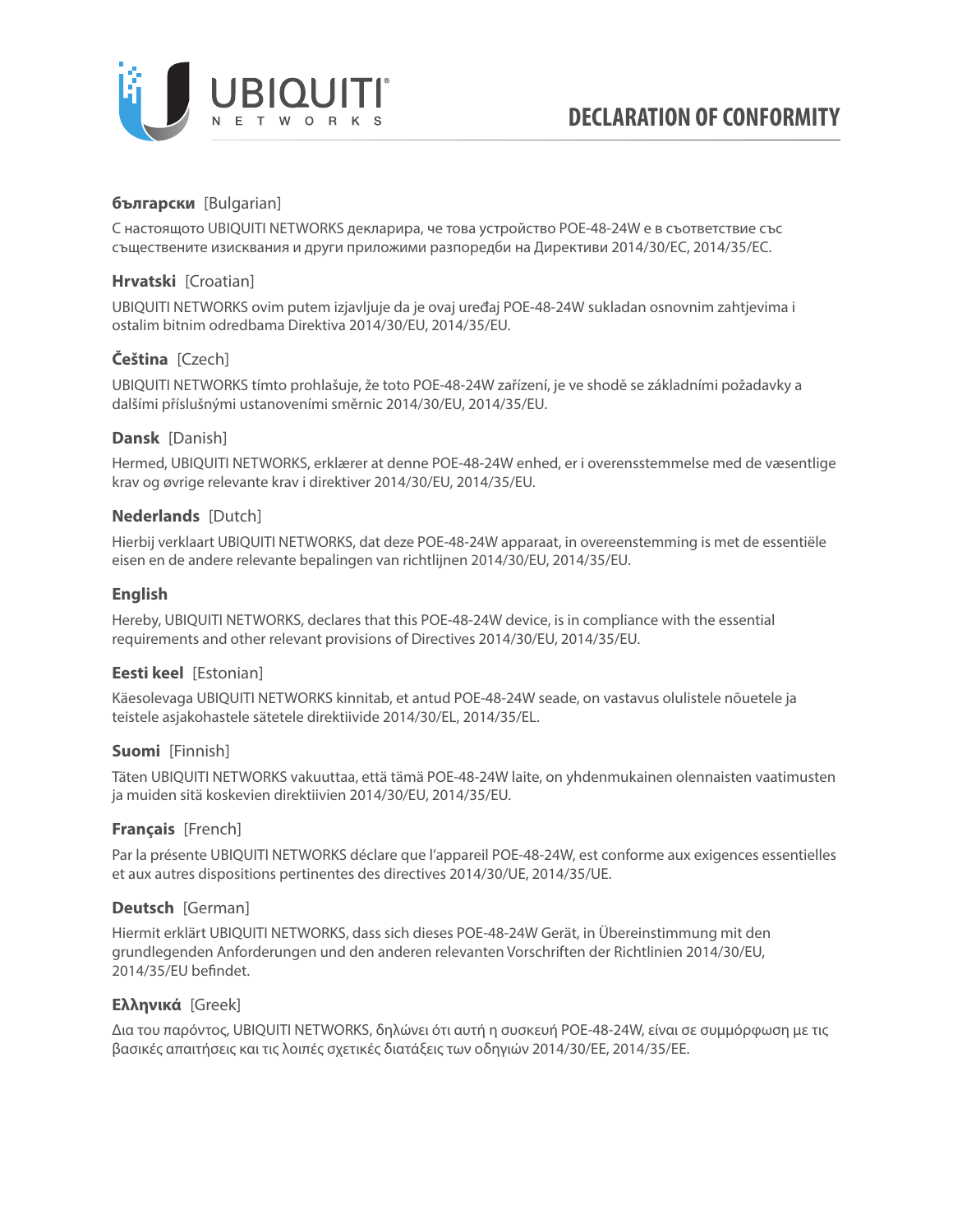

## **Magyar** [Hungarian]

Ezennel UBIQUITI NETWORKS kijelenti, hogy ez a POE-48-24W készülék megfelel az alapvető követelményeknek és más vonatkozó 2014/30/EU, 2014/35/EU irányelvek rendelkezéseit.

## **Íslenska** [Icelandic]

Hér, UBIQUITI NETWORKS, því yfir að þetta POE-48-24W tæki er í samræmi við grunnkröfur og önnur viðeigandi ákvæði tilskipana 2014/30/ESB, 2014/35/ESB.

## **Italiano** [Italian]

Con la presente, UBIQUITI NETWORKS, dichiara che questo dispositivo POE-48-24W, è conforme ai requisiti essenziali ed alle altre disposizioni pertinenti delle direttive 2014/30/UE, 2014/35/UE.

## **Latvių kalba** [Latvian]

Ar šo, UBIQUITI NETWORKS, deklarē, ka POE-48-24W ierīce, ir saskaņā ar būtiskajām prasībām un citiem attiecīgiem noteikumiem Direktīvās 2014/30/ES, 2014/35/ES.

## **Lietuvių kalba** [Lithuanian]

UBIQUITI NETWORKS deklaruoja, kad šis POE-48-24W įrenginys atitinka esminius reikalavimus ir kitas 2014/30/ES, 2014/35/ES Direktyvų nuostatas.

## **Malti** [Maltese]

Hawnhekk, UBIQUITI NETWORKS, tiddikjara li dan il-mezz POE-48-24W huwa konformi mar-rekwiżiti essenzjali u dispożizzjonijiet rilevanti oħrajn ta 'Direttivi 2014/30/UE, 2014/35/UE.

### **Norsk** [Norwegian]

Herved UBIQUITI NETWORKS, erklærer at denne POE-48-24W enheten, er i samsvar med de grunnleggende kravene og andre relevante bestemmelser i direktivene 2014/30/EU, 2014/35/EU.

### **Polski** [Polish]

Niniejszym, Ubiquiti Networks, oświadcza, że urządzenie POE-48-24W, jest zgodny z zasadniczymi wymaganiami oraz pozostałymi stosownymi postanowieniami Dyrektyw 2014/30/UE, 2014/35/UE.

### **Português** [Portuguese]

UBIQUITI NETWORKS declara que este dispositivo POE-48-24W, está conforme com os requisitos essenciais e outras disposições das Directivas 2014/30/UE, 2014/35/UE.

### **Română** [Romanian]

Prin prezenta, UBIQUITI NETWORKS declară că acest dispozitiv POE-48-24W este în conformitate cu cerințele esențiale și alte prevederi relevante ale Directivelor 2014/30/UE, 2014/35/UE.

### **Slovenčina** [Slovak]

Týmto UBIQUITI NETWORKS, prehlasuje, že toto POE-48-24W zariadenie, je v súlade so základnými požiadavkami a ďalšími relevantnými ustanoveniami smernice 2014/30/EÚ, 2014/35/EÚ.

### **Slovenščina** [Slovenian]

Družba UBIQUITI NETWORKS izjavlja, da je naprava POE-48-24W v skladu z obveznimi zahtevami in drugimi ustreznimi določbami direktiv 2014/30/EU in 2014/35/EU.